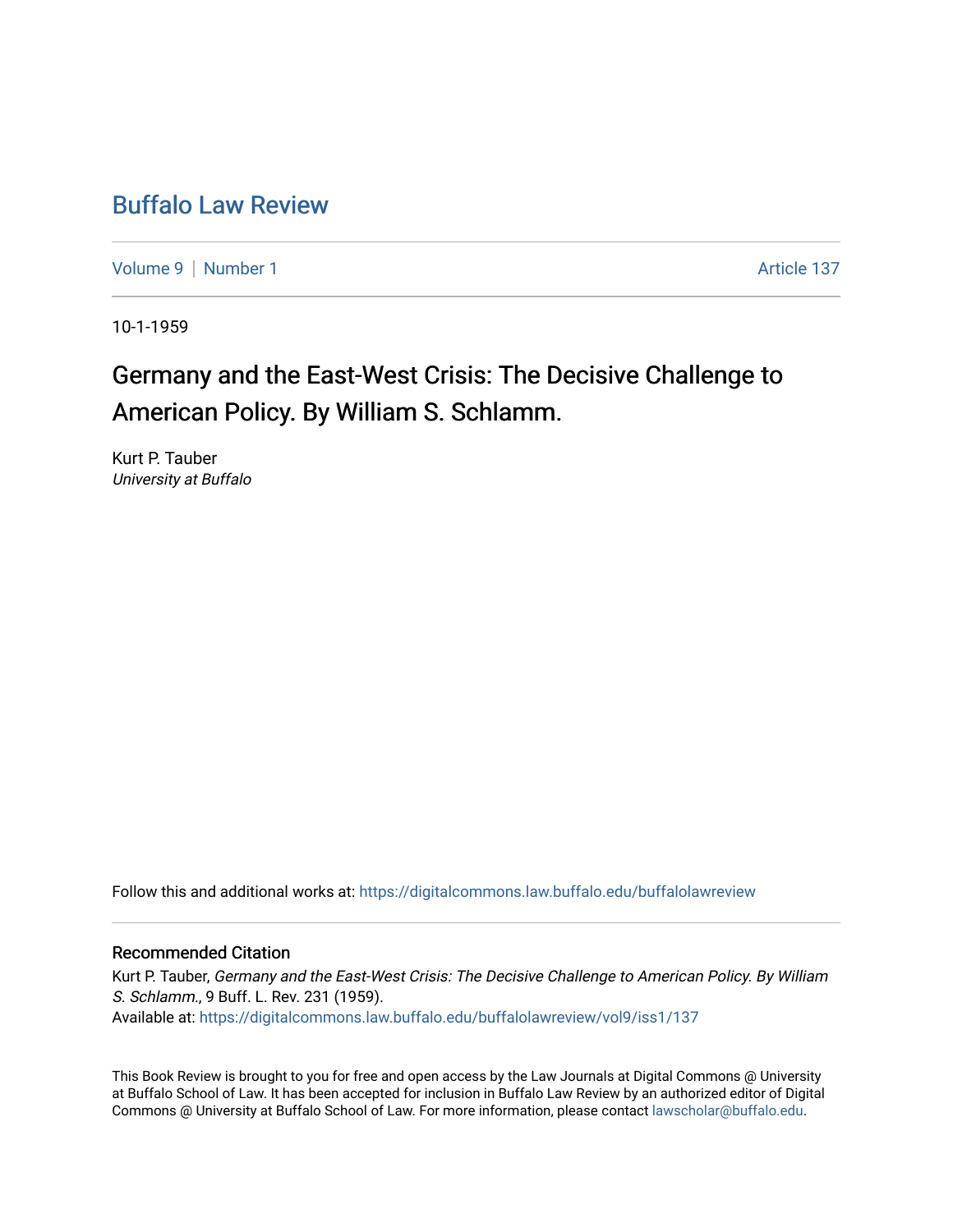## **.BOOK REVIEW**

**GEnmANY AND THE** EAST-WEST CRisis: THE DECISIVE CHALLENGE TO AmERiCAN PoLIcY. By William S. Schamm. New York: David McKay Co., **1959. Pp. 237. \$3.95.**

One is tempted to reply to this book, rather than review it. This is high level polemics with all the virtues and all the faults of that mode of discourse: Passionate in utterance, Schlamm engages the reader and forces him to re-examine many of the shibboleths which have become the inadvertently petrified substitutes for responsible thought, he attacks all or many of the sacred cows in the armory of Western strategy and tactics, and subjects the cultural and spiritual condition of the West in general, and of Germany in particular, to the raking crossfire of his frequently acute insights and invariably immoderate *dicta.* So far so good. But for these advantages Schlamm pays the high price of all polemicists: slipshod handling of facts, an ungovernable eagerness to ride his thesis to death, shocking irresponsibility in confronting intellectual or logical obstacles that stand in the way of his pet thesis, and an evidently irresistible weakness for provocative sensationalism.

The thesis runs something like this: The task of the West is to roll back the Soviet empire. To accomplish this, we must abandon our defensive posture and must begin to operate on the concept of offensive. As Germany is the key to Europe and, hence, to world domination, 'our offensive must originate in Germany and can succeed only with the help of Germany which, Schlamm thinks, is worth "several Indias, with several Yugoslavias and several Polands thrown in." For this purpose the United States should form a separate alliance with the Bonn Republic (thus scuttling the present NATO structure which is useless for Schlamm's purposes) and make a separate Peace Treaty with her (the Potsdam Agreement is dead anyway). This treaty would not only establish that Bonn is the only rightful heir to the former *Reich,* but would "articulate the basic claims of Germany, the United States, and the entire West against the Soviet Union: that Soviet troops must cease the illegal occupation of the eastern parts of sovereign' Germany." We would thus be in a position to "tell the Soviets, and with a show of force, that a continued Soviet occupation is a violation not only of German sovereignty but also of international law-an inimical act against the United States." But talk is cheap: "Allied by close agreement, Germany and the United States will massage the nerves and feed the apprehensions of the Soviets with a sometimes inscrutable, sometimes coldly forceful, always imaginative policy of incessant pressures and incessantly increasing urgency." That is, "the United States and Germany would calmly proceed with a war of nerves that, indeed, includes the risks of real war."

But Schlamm does not admit that World War III would become inevitable by this harmonious marriage of Dullesian "brinkmanship" and German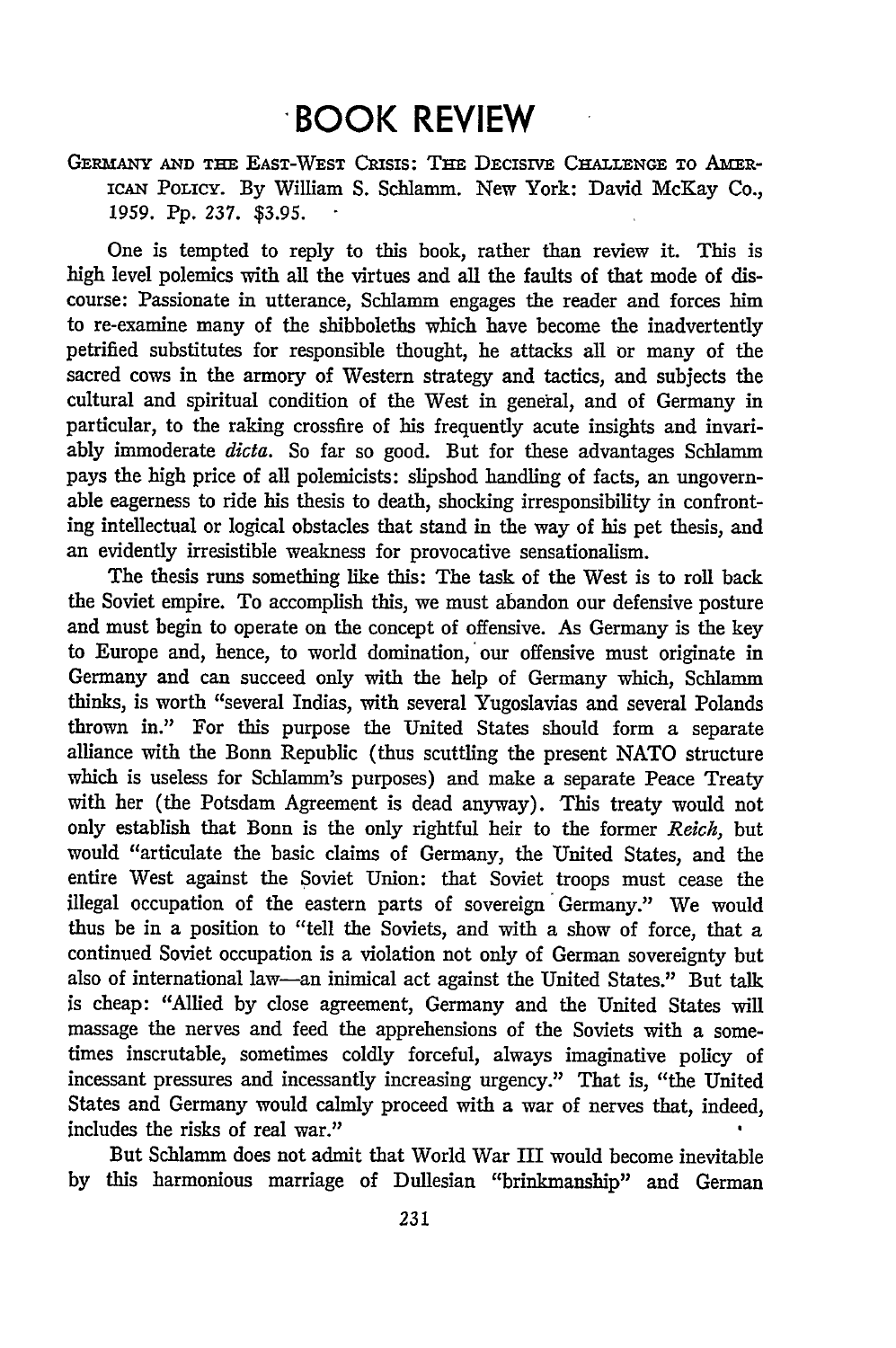#### *BUFFALO LAW REVIEW*

*Schrecklichkeit"* for "the Soviets are deathly afraid of an all-out conflagration, are profoundly disturbed by the mere prospect of a serious armed conflict." This in fact, argues Schlamm, is precisely Russia's Achilles heel. Because they are afraid of war and we won't be, we'll be able to scare them into withdrawing from stolen territory. Of course, there is always the possibility that something may go wrong-even with the most thoughtfully prepared policy: "in this case we shall have to fight."

Schlamm is not greatly troubled by that prospect. In the first place, it will be a "war they must lose," presumably because good always conquers evil. At any rate, no evidence whatever is presented for this highly reassuring bit of prophecy. But one may legitimately question Schlamm's credentials as an oracle in the light, for instance, of his "admission" that *"...* . the Soviet Union *may* match, *someday,* the West's atomic potentials .... " (Emphasis added by reviewer.) And this while the Russians are planting the hammer and sickle on the moon and are photographing its hidden facel Secondly, Schlamm is no lily-livered pacifist, for pacifism, as he never tires of pointing out, is "an infantile disease of the intellect." Schlamm's is a muscular absolutist orthodoxy "To resist evil, in spite of what such resistance means in quantitative terms of human suffering, is either right or it is wrong. If it is right, then I shall resist evil whether such resistance results in physical terror for "only" 100 million people or whether 200 million people will be maimed." It's as simple as that. But the "argument" becomes even more incredible: "As pain and suffering exist only in the experience of the creature that goes through pain and suffering, the sum total of *all* conceivable pain and suffering is all the pain and suffering *one* human creature can experience. There *is* no more."

Schlamm in headlong pursuit of his quarry is not easy to slow down. No quarter is given to the corroding promptings of a human heart, nor indeed to the decadent cowardice of a Western society which in years of subversion has been hollowed out by liberals, socialists, welfare-statists, and *Kultur-nihilists.* Communism is the absolute evil which will get us unless we get it first, and that "as surely as the laws of logic remain in control of observed reality." In the light of this apodictic "fact," there is not much point in asking what might happen to our liberal democratic institutions under conditions of permanent and unrelieved crisis. The need to stamp out absolute evil in this world apparently also removed from the author the responsibility for analyzing possible changes in recent Soviet policy, the nature and form of Soviet expansion and empire; for investigating the role of China and Chinese-Russian relations, for determining Khrushchev's internal position *vis-a-vis* the remnants of the "right-wing" "anti-party" group, or for determining the bases of Anglo-American and Franco-American relations. Nor is there any point in asking why we must embark on the suicidal mission to *force* the Soviets to retreat. Schlamm is not given to half measures: ". **.** . there is no alternative to this strategic commitment [to make the Soviets retreat] unless we are willing to yield."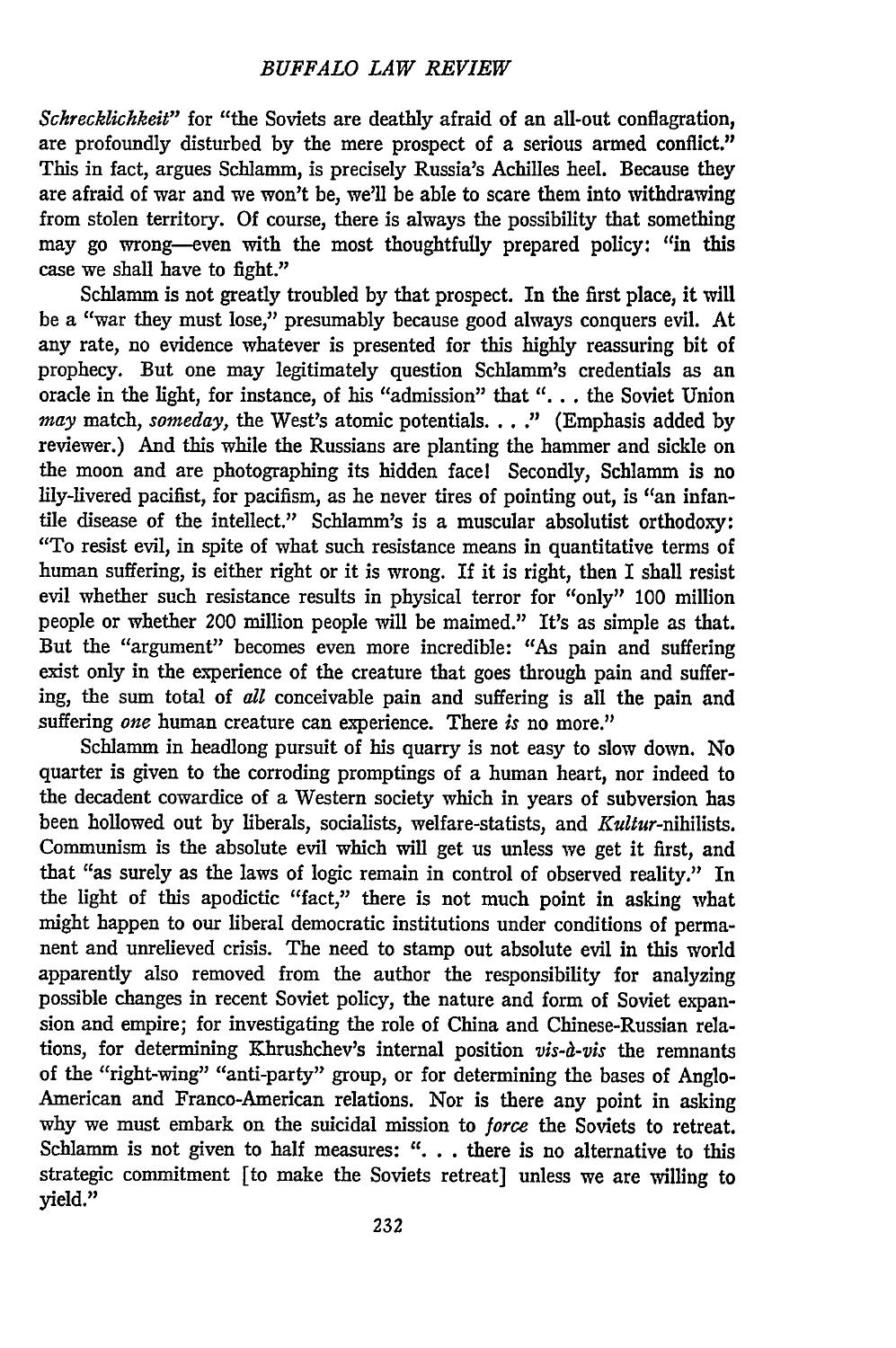The rewarding thing about this book, however, is that carelessness is paired with sharp observation, irresponsibility with acute understanding. To be sure, the observations and understanding are filtered through a mind which has its intellectual home in the vicinity of William F. Buckley, Jr., Senator Goldwater, General Wedemeyer and Dean Clarence Manion. But the arguments presented and values displayed by Schlamm, though quite familiar to the student of modern conservatism here and abroad, are still novel enough to a large sector of the American reading public to make them worth noting.

On the nature of communism, Schlamm says that "to recognize communism as the final phase of scientism, rather than a special system of social power, is crucial." This leads, naturally to the sequel: "It becomes clear **. . .** why the humanly decent liberal of our time . . . is so pathetically disarmed by communism . . . It is this heretical readiness of modern man to put his trust in science that constitutes the persuasiveness of the power of communism. **. . .** No matter how profoundly the upright liberal and the decent socialist deny that the end justifies the means-they all, in their hearts, do believe in the same ends: that man will remake creation, that science will redeem man. The Promethean heresy has formed them all; and the popular front is the logical outgrowth of this common heritage." To be sure, the upright liberal and the decent socialist will try to escape the communist embrace. All in vain: "In the end, communism will get them; for communism is the only potent and the only legitimate administrator of the heretical heritage of centuries." This is, of course, only a variation on the old, but never trite, conservative theme that the victory of political humanism over the Christian conception of life was the fatal event that opened the way to the totalitarian state. Humanism ushered in an age of invention, of science and the machine. Technology destroyed the previous organic development and replaced it with organization. Man was turned from a subject into an object. Humanism had dethroned God and erected as idol the machine. With the death of God, technical civilization was bound to become totalitarian. Fascism, communism and liberalism are after all merely variants of the same political humanism, and, hence, brothers under the skin. *Q.e.d.*

It is in the nature of the book's structure that in a review of its main thesis one is likely to forget to mention its first **150** pages which deal with a frequently acute analysis of Germany's present economic, spiritual, and cultural life. This long discourse is hardly integrated with the second part of the work in which the main thesis is stated. On the contrary, Schlamm's description of the fatuity of Germany's sated philistinism, of the German's spiritual sickness and nihilism raises two questions in the reader's mind: One, whether it is worth saving a society so decadent and, two, whether such a society can contribute anything to the kind of visceral *Realpolitik* which Schlamm advocates. In fact, these questions seemed to have bothered Schlamm too, for he sees the American-German offensive as a kind of therapy which would banish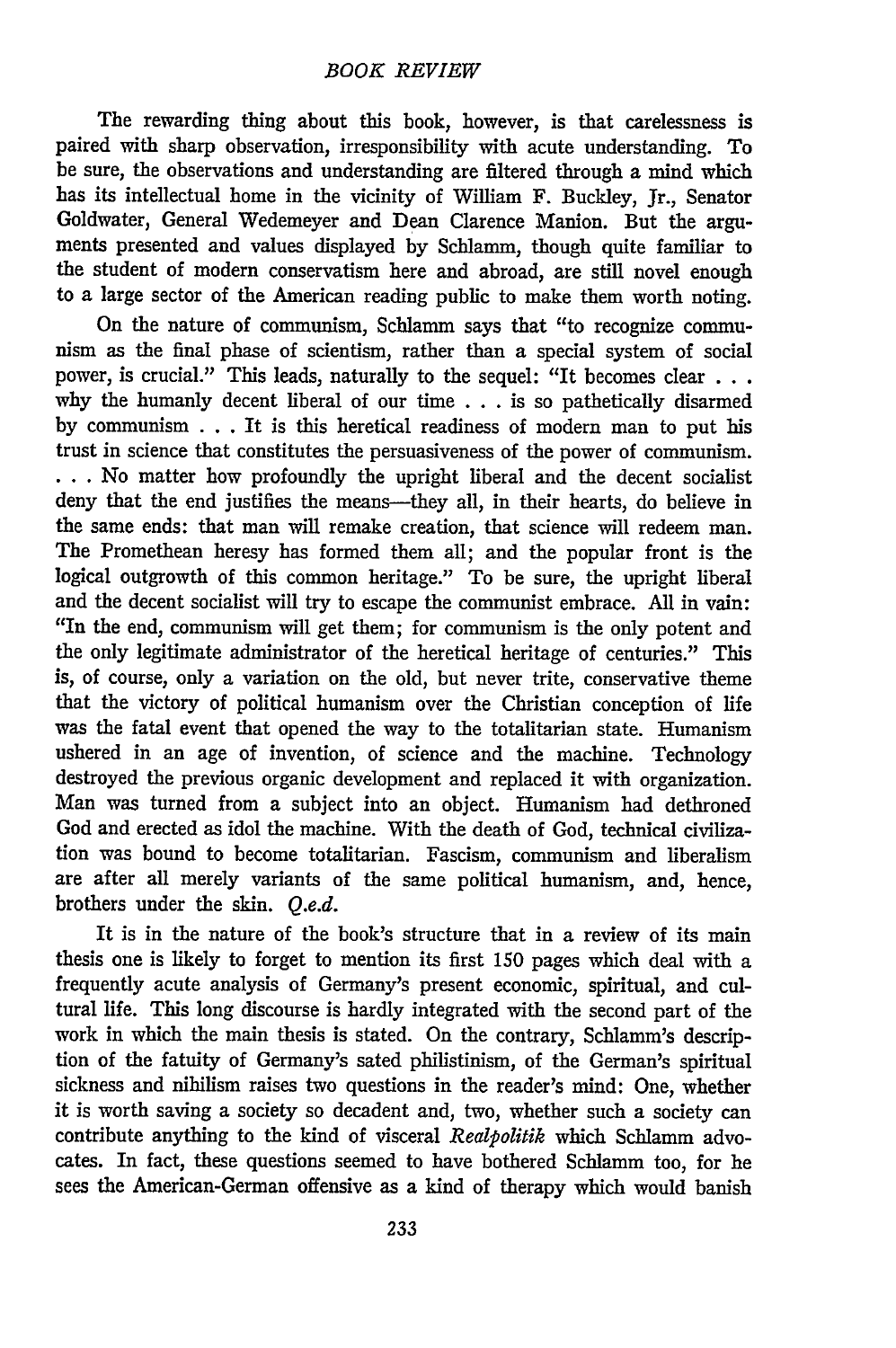the sense of anomie, purposelessness and intellectual nihilism which has been part of Germany's inheritance from the West.

In the course of his observations on Germany, Schlamm has some penetrating things to say: He shows up the Allied policies of unconditional surrender, collective guilt, denazification-by-questionnaire, for what they werefirst rate blunders. Some may find fault with his strictures on the Nuremberg trials, but hardly any one would want to quarrel with his description of the effect of the trials on the German conscience. Schlamm's identification of Adenauer's peculiar strength as symbol of bourgeois solidity is certainly largely correct, even if one cannot share his well-nigh unlimited confidence in this man. The analysis of German political and moral apathy, the overwhelming pragmatism in the make-up of the new German, the absence of nationalism in German cultural life and the disconcertingly low level of mass entertainments and popular literature---it all makes profitable reading.

Unfortunately, here too the reader is not spared annoying intrusions of Schlamm's massive prejudices and sensational hyperboles. His vituperation is monumental and its victims are many: Social planners, democratic socialists, the alleged secret communist dupes and "adherents of economic determinism" on the staff of the U.S. Army of Occupation (one gathers, mostly German Jewish refugees), the Federal Council of Christian Churches (which has "succeeded in dispersing American Protestantism as an army available for the war against the communist antichrist"), the liberal democratic press of Germany, and the "leftist" press in the United States (like, for instance, the New York Times), the chief grave diggers of the West, Eisenhower, Kennan and Lippmann; such disease carriers of cultural nihilism as "the Picassos and Sartres, the Faulkners and Millers, the Osbornes and Tynans," and above all the atomic scientists whose troubled conscience has led them to political action (their efforts on behalf of sanity are characterized as "the epileptic dances of the natural scientists") and the "neutralists" and pacifists wherever they may be. Schlamm's passionate aversions, however, trick him into many errors of emphasis and of interpretation which a more moderate man might well have avoided.

In conclusion, mention might be made of the crowning irony of the book -although it is a biographical one and not intrinsic to Schlamm's argument. In the introduction the author tells us that he had been, in the early 30ies, a collaborator of Karl von Ossietzky and later even (after von Ossietzky's arrest by the Nazis) his successor as editor of the renowned *Weltbilhne.* It should be remembered that von Ossietzky, winner of the Nobel Peace Prize in **1936,** went to his martyrdom in Hitler's concentration camps because of his liberalism and pacifism. Hater of war and all things military, von Ossietzky bad come to direct the scathing and brilliant polemics of the *Weltbühne* primarily against the conservative rightist parties and their followers in the army who played hand-in-glove with the Nazis. It is ironic-and yet, at the same time most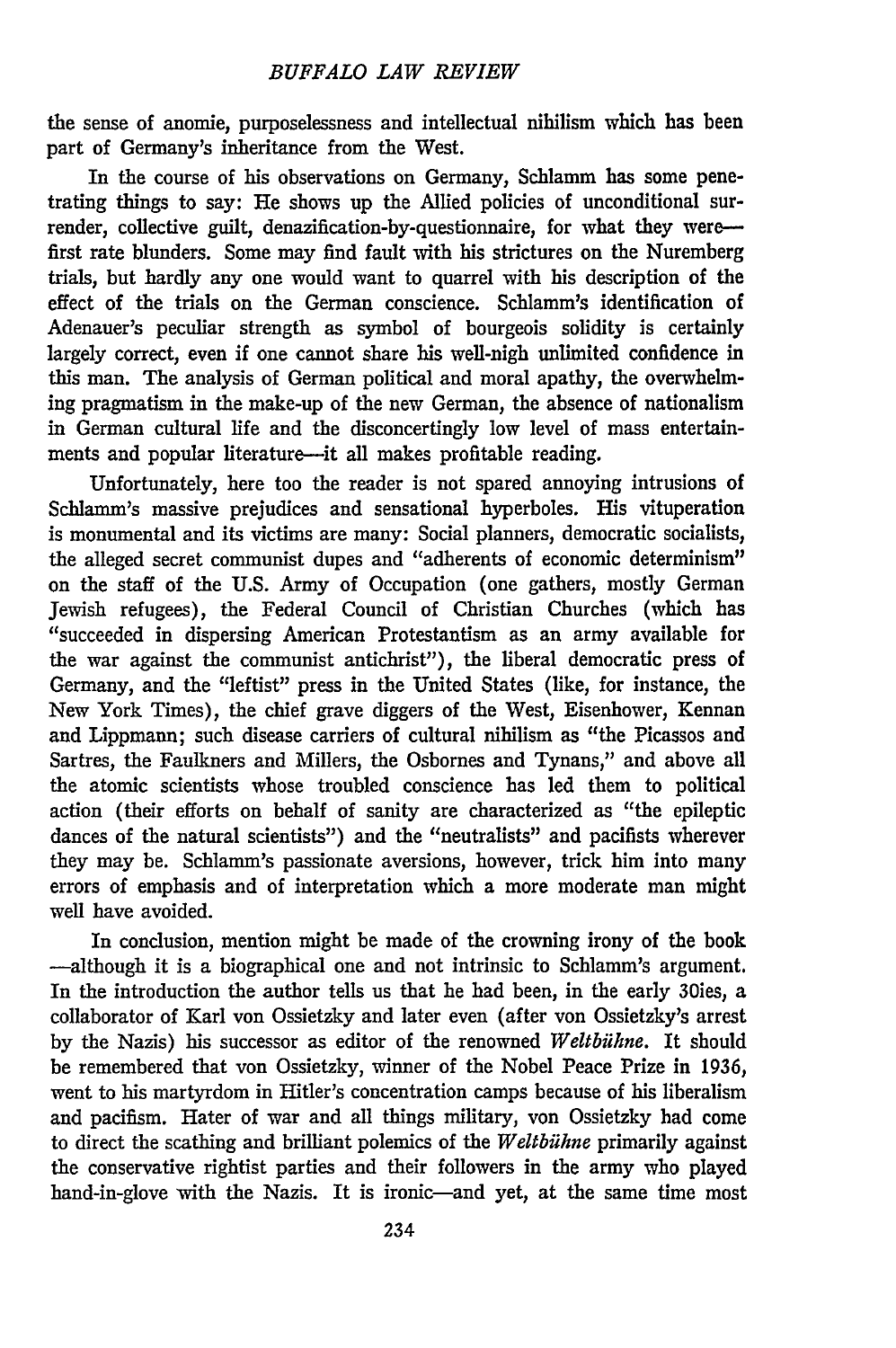#### *BOOK REVIEW*

revealing-that Schlamm, whose most passionate and extravagant attacks are directed against pacifism, socialism and communism, apparently had once stood in that camp himself.

> **KURT** P. **TAUBER** *Assistant Professor of Government University of Buffalo*